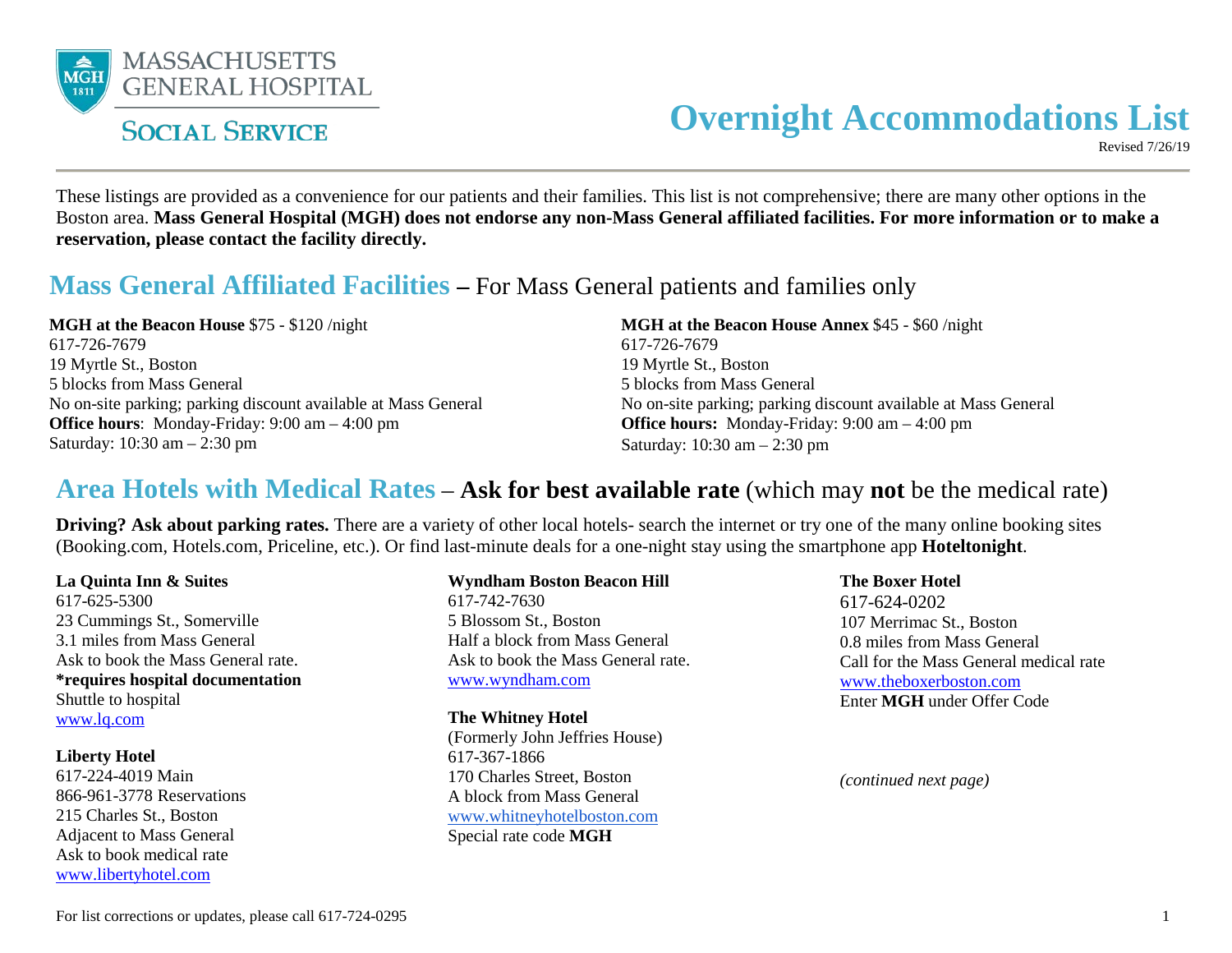#### **Hotel Indigo Boston Garden**

617-720-5544 280 Friend St, Boston 0.7 miles from Mass General Adjacent to free Partners shuttle. Book Mass General rate: [www.IndigoBoston.com](http://www.indigoboston.com/) Click Book Now and under Corporate ID enter **100197376**

**Courtyard by Marriott: Downtown/ Tremont**  617-426-1400 Main 888-236-2427 Reservations 275 Tremont St., Boston 0.8 miles from Mass General [www.marriott.com/bosdm](http://www.marriott.com/bosdm)

#### **Holiday Inn Express and Suites, Boston-Cambridge**

617-577-7600 250 Monsignor O'Brien Highway, Cambridge 1.3 miles from Mass General Ask to book the Mass General rate, **Rate Code "IL7MG"**. Free shuttle to Mass General. Book Mass General rate: [www.hiexpress.com](http://www.hiexpress.com/redirect?path=hd&brandCode=ex&localeCode=en®ionCode=1&hotelCode=BOSCB&rateCode=IL7MG&_PMID=99502056&corpNum=100197376)

#### **Hilton Boston Back Bay**  617-236-1100 40 Dalton St., Boston 3.2 miles from Mass General Ask to book the Mass General rate [http://www3.hilton.com/en/hotels/massachusetts](http://www3.hilton.com/en/hotels/massachusetts/hilton-boston-back-bay-BOSBHHH/index.html) [/hilton-boston-back-bay-BOSBHHH/index.html](http://www3.hilton.com/en/hotels/massachusetts/hilton-boston-back-bay-BOSBHHH/index.html)

#### **Holiday Inn Boston Bunker Hill**

617-628-1000 30 Washington St, Somerville 2.4 miles from Mass General Ask to book the Mass General rate, **Rate Code "IL7MG"**. Free shuttle to MGH. Book MGH rate: [www.bunkerhillbostonhotel.com](http://www.holidayinn.com/redirect?path=hd&brandCode=hi&localeCode=en&hotelCode=BOSSV&rateCode=IL7MG&_PMID=99502056&corpNum=100197376)

#### **Courtyard by Marriott: Cambridge**

866-323-4159 777 Memorial Dr., Cambridge 3.5 miles from Mass General [www.marriott.com/boscy](http://www.marriott.com/boscy)

# **Specialized Accommodations –** See specific eligibility requirements by facility

#### **Hope Lodge: Boston – No Fee**

617-396-5500 American Cancer Society 125 S. Huntington Ave., Jamaica Plain

3.8 miles from Mass General For **cancer** patients 18+ who have treatment center appointments at least 3 days/week and live 40+ miles from Boston. 3 night minimum. Physician referral required. Requires accompanying caregiver. Typically fully booked 2 months in advance; ask about waitlist. [www.cancer.org/hopelodgeboston](http://www.cancer.org/hopelodgeboston)

**The American Cancer Society**  offers additional options for **cancer** patients and their families (subject to conditions and availability). Call 800-227-2345

#### *New!* **Airbnb & Cancer Support Community – No Fee**

For **cancer** patients traveling more than 50 miles for treatment who meet income guidelines. Application and verification required. Call 877-793-0498. [www.cancersupportcommunity.org/a](https://www.cancersupportcommunity.org/airbnb) [irbnb](https://www.cancersupportcommunity.org/airbnb)

**Hospitality Homes – \$25/night suggested donation**  888-595-4678 Multiple locations

Matches patients' families who live at least 50 miles from Boston with volunteer host families. Application available online or by phone. Amenities vary by location. [www.hosp.org/](http://www.hosp.org/)

#### **Mariner's House – \$65-\$130/night** 617-227-3979 11 North Square, Boston 1.7 miles from Mass General <http://marinershouse.org/> **Only for those in active maritime service,** with maritime retiree status (must have served at least 20years), or their immediate families.

Documentation required.